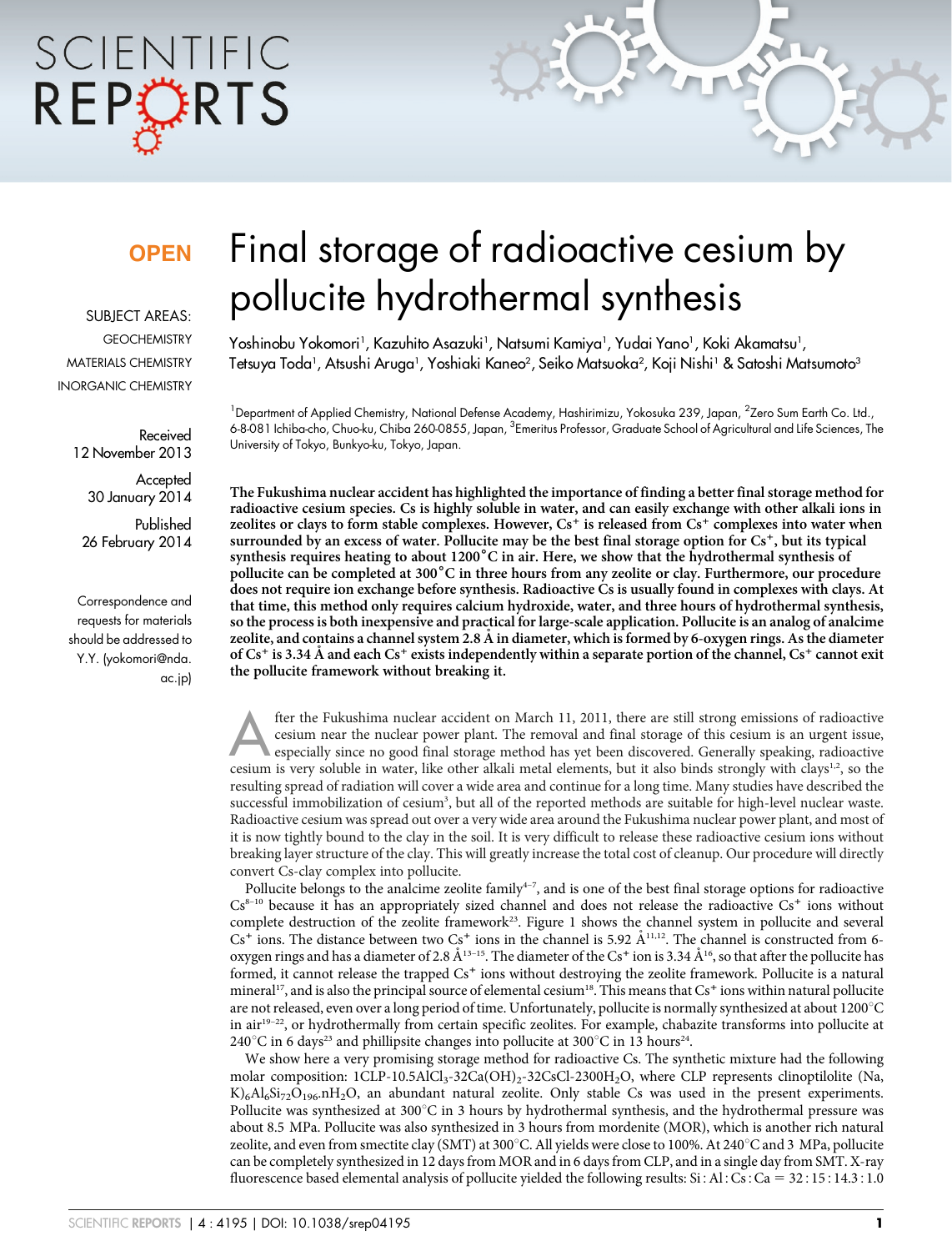

Figure 1 | Illustration of pollucite. Pollucite has the same framework and the same channel system as analcime, so that  $Cs<sup>+</sup>$  ions were added into the analcime framework illustrated by Breck<sup>28</sup>. The diameters of the 6-oxygen ring and the  $Cs^+$  ion are 2.8 Å and 3.34 Å, respectively.

(from MOR),  $32:20.2:11.8:0.2$  (from CLP),  $32:12.2:10.8:0$  (from SMT), and 32:14.5:11.4:0 (from natural pollucite). XRD data for pollucite formed from CLP are shown in Fig. 2, with pollucite patterns calculated from the reference<sup>13</sup>. The pattern is the same as the patterns shown on ICDD card number 00-029-0407, PDF2 files. The synthetic process is shown in Fig. 3, and a photograph of the synthesized pollucite is shown in Fig. 4.

It is generally recognized that pollucite is the best storage medium for radioactive Cs, but the synthetic method in air at  $1200^{\circ}$ C is very expensive and exhibits a problematic Cs volatilization at  $1200^{\circ}$ C. Fortunately, the cost can be drastically reduced by employing a three-hour hydrothermal synthesis with  $Ca(OH)_2$  at 300°C. This method is also very environmentally friendly, because no reagents



Figure 3 <sup>|</sup> Crystallization curve for the formation of pollucite from clinoptilolite at 300°C. X-ray intensity vs. synthetic time (hours).

other than  $Ca(OH)_2$  are used, and there is no significant Cs volatilization in the hydrothermal synthesis. Almost all other known storage methods involve ion-exchange substances, which all release absorbed radioactive Cs into the environment sooner or later<sup>1</sup> without special treatment<sup>25</sup> after adsorption. On the other hand, pollucite sequesters each Cs ion in a separate compartment, and the doorway to this compartment is smaller  $(2.8 \text{ Å}$  in diameter) than the Cs ion itself (3.34 Å in diameter). Therefore, the Cs ion is not easily released from the pollucite framework, even if the framework becomes cracked. Only by breaking the framework completely apart can the Cs ion be released<sup>23,26</sup>. We focus on the final storage of radioactive cesium released into the environment. In this case, beta radiation



Figure 2 | XRD patterns of pollucite from clinoptilolite at  $300^{\circ}$ C.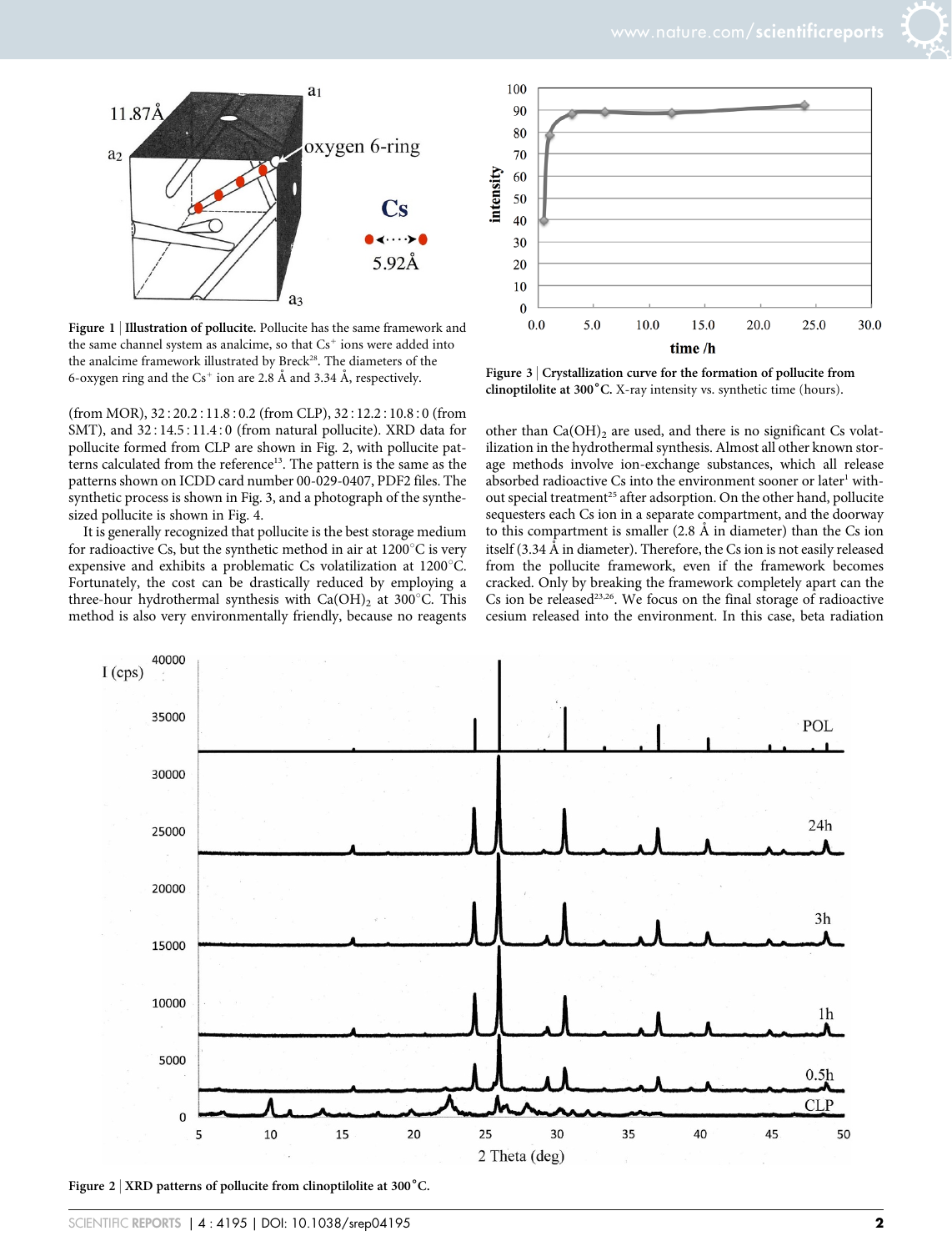

Figure 4 | Photos of synthetic pollucite at  $240^{\circ}$ C. The samples were treated with 0.1 N HCl for one hour to dissolve the  $CaCO<sub>3</sub>$ . (a) 12 days from mordenite, and (b) 6 days from clinoptilolite.

results in transmutation, which changes both the ionic radius and valence of the element undergoing decay. The radiation damage over 20 years has been researched, and the results indicate that the pollucite structure remains remarkably unaffected by this transmutation<sup>27</sup>. Pollucite contains many Cs ions (more than 40 wt%) in its framework, is quite heavy, with a specific gravity of 2.94<sup>18</sup>, and is insoluble in water. Therefore, synthetic radioactive pollucite should be sunk to the bottom of lakes and ponds rather than buried under the ground. This procedure is the safest, easiest, and least expensive option. Our method is to directly convert radioactive Cs in the soil into pollucite. The produced pollucite in the soil is very stable to water, heat, and transmutation for a long time, although the method does not reduce the volume of soil containing radioactive Cs. We believe that the produced pollucite is so fine (less than 10 micrometers in particle diameter), and capable of solidification in cement along with the soil. The resulting compact cement blocks should be sunk into a lake or the sea rather than buried in the ground. It is not always the best way to concentrate radioactive cesium from the soil. As the concentration of radioactive cesium increases, the risk of radiation damage will increase, and the efficiency of processing the contaminated soil will worsen.

#### Methods

The synthetic mixture had the following molar composition when using MOR or SMT instead of CLP: 1MOR-12AlCl<sub>3</sub>-30Ca(OH)<sub>2</sub>-40CsCl-2300H<sub>2</sub>O or 1SMT-1.5AlCl<sub>3</sub>-33Ca(OH)<sub>2</sub>-33CsCl-2300H<sub>2</sub>O, respectively. MOR represents mordenite  $(Na_8Al_8Si_{40}O_{96}.24H_2O)$  and SMT indicates smectite, a kind of clay with the following chemical composition: SiO<sub>2</sub>(63.8 wt%), Al<sub>2</sub>O<sub>3</sub>(24.9 wt%), CaO(0.6 wt%),  $Na<sub>2</sub>O(3.7 wt%)$ , and  $K<sub>2</sub>O(0.1 wt%)$ . The unit cell formula of pollucite is  $Cs<sub>16</sub>A<sub>16</sub>Si<sub>32</sub>O<sub>96</sub>$ , and AlCl<sub>3</sub> was added until the concentration ratio of [Al] to [Si]

became  $1/2$  in the synthetic mixture.  $Ca(OH)_2$  was also added until the ratio of [OH] to [Si] became 1 in the synthetic mixture. Hydrothermal syntheses were carried out at 240°C for 1, 2, 4, 6, 8, 10, 12, 14, and 16 days and at 300°C for 0.5, 1, 3, 6, 12, and 24 hours.

- 1. Nakanishi, T. M. [Chapter 1. The overview of our research] Agricultural Implications of the Fukushima Nuclear Accident [Nakanishi, T. M. & Tanoi, K. (eds.)] [1–10] (Springer, Tokyo, 2013).
- 2. Shiozawa, S. [Chapter 6. Vertical migration of radiocesium fallout in soil in Fukushima] Agriculture Implications of the Fukushima Nuclear Accident [Nakanishi, T. M. & Tanoi, K. (eds.)] [49–60] (Springer, Tokyo, 2013).
- 3. Popa, K. & Pavel, C. C. Radioactive wastewater purification using titanosilicate materials: State of the art and perspectives. Desalination 293, 78–86 (2012).
- Yokomori, Y. & Idaka, S. The crystal structure of analcime. Microporous Mesoporous Mater. 21, 365–370 (1998).
- 5. Taylor, W. H. The structure of analcime (NaAl $Si<sub>2</sub>O<sub>6</sub>$ .H<sub>2</sub>O). Z. Kristallogr. 74, 1-19  $(1972)$
- 6. Knowles, C. R., Rinaldi, F. F. & Smith, J. V. Refinement of the crystal structure of analcime. Indian Mineral. 6, 127–140 (1965).
- Ferraris, G., Jones, D. W. & Yerkess, J. A neutron-diffraction study of the crystal structure of analcime,  $\text{NaAlSi}_2\text{O}_6\text{,H}_2\text{O}$ . Z. Kristallogr. 135, 240-252 (1972).
- 8. Komarneni, S. & Roy, R. Zeolites for fixation of cesium and strontium from radwastes by thermal and hydrothermal treatments. Nuclear and Chemical Waste Management 2, 259–264 (1981).
- Gallagher, S. A. & McCarthy, G. J. Preparation and X-ray characterization of pollucite (CsAlSi<sub>2</sub>O<sub>6</sub>). J. Inorg. Nucl. Chem. 43, 1773-1777 (1981).
- 10. Park, S., Gies, H., Toby, B. H. & Parise, J. B. Characterization of a new microporous lithozincosilicate with ANA Topology. Chem. Mater. 14, 3187–3190 (2002).
- 11. Kamiya, N., Nishi, K. & Yokomori, Y. Crystal structure of pollucite. Z. Kristallogr. 223, 584–590 (2008).
- 12. Palmer, D. C., Dove, M. T., Ibberson, R. M. & Powell, B. M. Structural behavior, crystal chemistry, and phase transitions in substituted leucite; high-resolution neutron powder diffraction studies. Amer. Mineral. 82, 16–29 (1997).
- 13. Beger, R. M. The crystal structure and chemical composition of pollucite. Z. Kristallogr. 129, S280–302 (1969).
- 14. Taylor, W. H. Note on the structure of analcite and pollucite. Z. Kristallogr. 99, 283–291 (1938).
- 15. Tayler, D. & Henderson, C. M. B. The thermal expansion of the leucite group of minerals. Amer. Mineral. 53, 1476–1489 (1968).
- 16. Berger, L. I. [Ionic radii in crystals] CRC Handbook of Chemistry and Physics 90th Edition [Lide, D. R. (ed.)] [12–11] (CRC Press, 2009).
- 17. Nel, H. J. Pollucite from Karibib, Southwest Africa. Am. Mineral. 29, 443–452 (1944).
- 18. Newnham, R. E. Crystal structure and optical properties of pollucite. Am. Mineral. 52, 1515–1518 (1967).
- 19. Gallagher, S. A. & McCarthy, G. J. High temperature stability of  $\text{CsSiO}_4$  and CsAlSi<sub>2</sub>O<sub>6</sub>. Mat. Res. Bull. 17, 89-94 (1982).
- 20. Goto, Y., Matsuzawa, J. & Matsuda, S. Removal of cesium and strontium by natural zeolites and the improved zeolites from aqueous solution and their fixation in the zeolites. Proceedings of the VII International Clay Conference 1981, Bologna and Pavia, Italy, Elsevier, 1982 (1981, September, 6–12).
- 21. Mimura, H. & Kanno, T. Distribution and fixation on cesium and strontium in zeolite A and chabazite. J. Nucl. Sci. Technol. 22, 284–291 (1985).
- 22. Torres-Martinetz, L. M., Gard, J. A., Howie, R. A. & West, A. R. Synthesis of  $Cs<sub>2</sub>BeSi<sub>5</sub>O<sub>12</sub>$  with pollucite structure. J. Solid State Chem. 51, 100–103 (1984).
- 23. Barrer, R. M. Ion-exchange and ion-sieve process in crystalline zeolites. J. Chem. Soc. 1950, 2342–2350 (1950).
- 24. Komarneni, S. Phillipsite in Cs decontamination and immobilization. Clays Clay Miner. 33, 145–151 (1985).
- 25. Pavel, C. C., Walter, M., Poml, P., Bouexiere, D. & Popa K. Contrasting immobilization behavior of  $\mathrm{Cs}^+$  and  $\mathrm{Sr}^{2+}$  cations in a titanosilicate matrix. J. Mater. Chem. 21, 3831–3837 (2011).
- 26. Komarneni, S., McCarthy, G. J. & Gallagher, S. A. Cation exchange behavior of synthetic cesium aluminosilicates. Inorg. Nucl. Chem. Letters 14, 173–177 (1978).
- 27. Fortner, J., Aase, S. & Reed, D. Radiogenic transmutation effects in a crystalline alluminosilicate ceramic: a TEM study. Scientific Basis for Nuclear Waste Management XXV Materials Research Society 2001 Fall Meeting November 26–30, 2001 Boston, Massachusetts.
- 28. Breck, D. W. [Chapter 2. Structure of zeolites] Zeolite Molecular Sieves [Breck, D. W. (ed.)] [29–185] (John Wiley & Sons, Inc., 1974).

#### Author contributions

Y.Y. designed the project, performed experimental work, analyzed results, and wrote the manuscript. K.A., N.K., Y.Y., K.A. and T.T. performed experimental work. A.A. analyzed pollucite and Y.K., S.M. and K.N. designed the experimental work. S.M. oversaw and helped to write the manuscript.